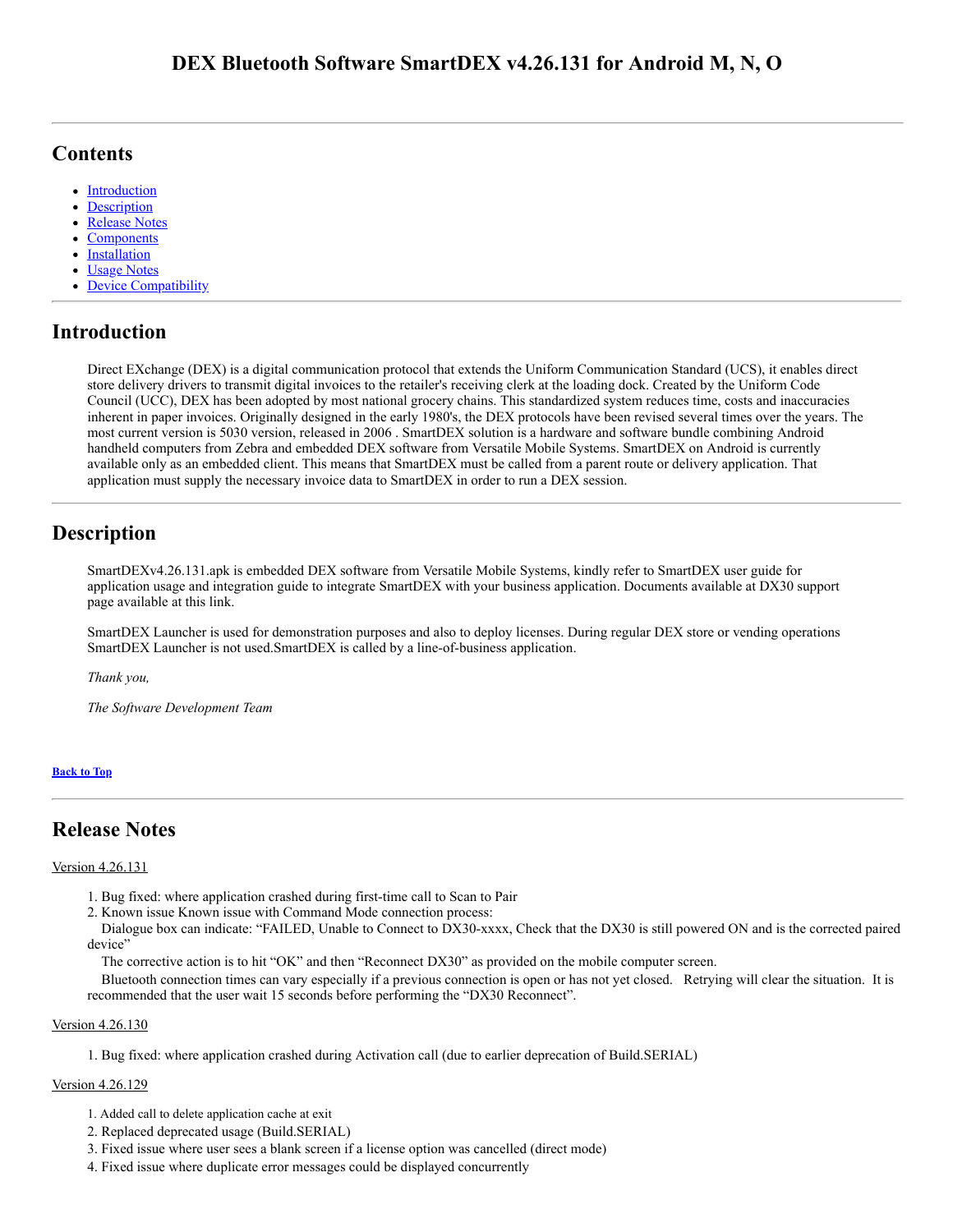5. Bug Fixed: where app crash caused by backing out of DX30 Settings while currently communicating with DX30

### Version 4.26.124

- 1. Added CR: Password protect License menu options
- 2. Changed toast message verbiage for invalid input

### Version 4.26.120

Support for additional devices - Android Oreo devices.

## Version 4.26.119

1. Added TC25 certified device

## Version 4.26.118

- 1. Added MC33 certified device
- 2. Fixed issue where Scan To Pair was called while Bluetooth was disabled and Location permission denied

### Version 4.26.117

- 1. Added certified compatibility (OREO)
- 2. Added TC77 certified devcice
- 3. Fixed bug: UCS5010 Using CASE, caused G83.9/11 format error
- 4. Fixed bug: Bluetooth permission issue

## Version 4.25.110

- 1. Added QTY value type (double)
- 2. Added Comm Settings detail
- 3. Fixed bug: PACK/INNER PACK EDI formatting
- 4. Added support for LB pack type

## Version 4.25.77

- 1. Added scrolling views to Activation screen
- 2. Added scrolling views to DX30 Settings screen
- 3. Fixed bug: Comm Settings; where selection propagation failed
- 4. Fixed bug: License and Adapter icon status did not update when switching between invoice / item views

### Version 4.25.69

- 1. Added CR modifications pertaining to adjustment visibility
	- a.View Adjustments
	- b.Edit Lineitem

1. Fixed bug: where during startup initialization – there was a call containing file i/o being handled on the UI thread, that could potentially block, and result in ANR (android not responding)

- 2. Fixed bug: DEX Settings Enable Warning Notifications state was not properly saved
- 3. Fixed bug: Results data text correction item allowance or charge

# a.ADJ\_KILL\_PREVOIUS\_ITEM\_ALLOW\_CHG (old) b.ADJ\_KILL\_PREVIOUS\_ALLOW\_CHG (correct)

# Version 4.25.64

- 1. Acceptance and final acknowledgment of server generated Price adjustment was not properly updating the session status to CLOSED.
- 2. Edit Lineitem PRICE adjustments added a zero prefix.
- 3. Edit Lineitem screen updated.

a.Edit Price auto-displays keyboard

b.Edit Qty cursor defaults to right

# Version 4.25.60

- 1. Received adjustment rejection if toggled ON, then OFF, flag was not cleared and client assumed a receive requirement pending.
- 2. Lineitem values not updated after rejection toggle until screen refreshed
- 3. Edit Lineitem screen: adjustment rejection was allowed when user flag was not enabled

#### Version 4.25.58

1. Fixed bug: While in DEMO mode, unable to view item adjustments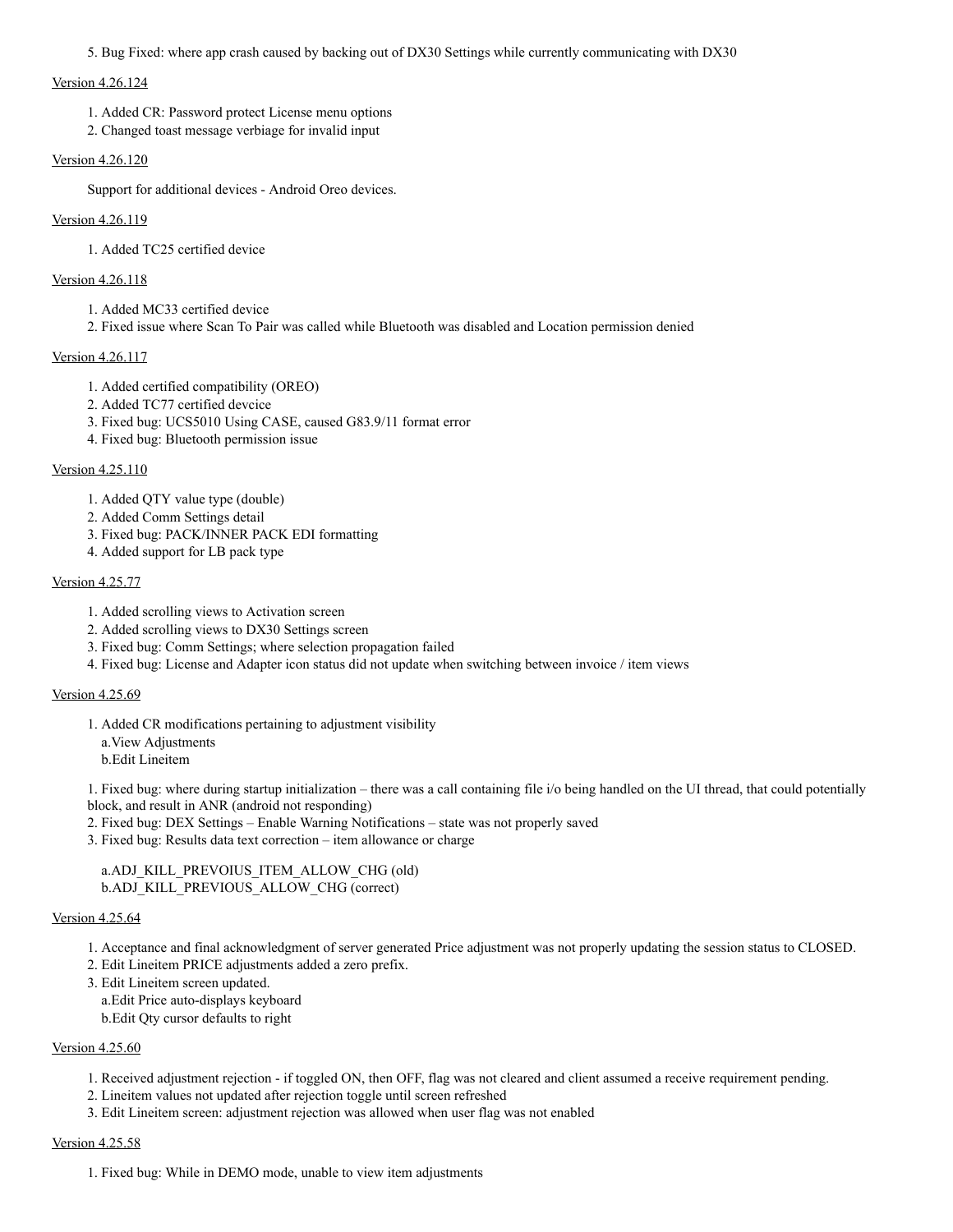- 2. Item adjustments status not refreshing after rejection status change
- 3. Additional start mode added: ACTION\_START\_ACTIVATE
- a. Activation values passed to client
- b. Client starts up in Activation layer
- c. Client attempts to activate using passed parameters
- 4. Fixed bug: Scan engine sometimes called incorrect scanner

#### **[Back](#page-0-3) to Top**

# <span id="page-2-0"></span>**Components**

SmartDEXv4.26.131.apk - SmartDEX APK SmartDEXLauncher4.25.23.apk - SmartDEXLauncher APK Route1.0.dat - Route.dat

#### **[Back](#page-0-3) to Top**

# <span id="page-2-1"></span>**Installation**

Refer respective software release notes prior to updating Mobile Terminals.

- Install SmartDEXv4.26.131.apk will allow Mobile terminal to pair with DX30 by scanning MAC address printed on DX30.
- Your Mobile Terminal is ready now for both DEX Bluetooth accessory DX30 and Cable DEX operations using SmartDEX Software.
- SmartDEX Launcher is deployed as a standard apk.
- Route.dat: Route.dat is provided for demonstration use with SmartDEX Launcher.

#### **[Back](#page-0-3) to Top**

# **Usage Notes**

- 1. SmartDEX Users shall make note of below condition while using DX30 with their business application.
- 2. While using account ID QR-Code license code to activate SmartDEX ensure to align device with QR code.

. Use of HID Bluetooth keyboard and mouse is not supported for SmartDEX license activation user entry for the TC25. Use the license bar code with your account credentials or use the TC25 touchscreen keyboard for manual entry of the account credentials.

#### **[Back](#page-0-3) to Top**

# **Device Compatibility**

This software release has been approved for use with the following Symbol devices.

| Android Operating<br> System | Supported Devices                                                                                                                                                                                                                           |
|------------------------------|---------------------------------------------------------------------------------------------------------------------------------------------------------------------------------------------------------------------------------------------|
| Marshmallow                  | [TC70x (GMS), TC70x (Non-GMS), TC75x (GMS), TC75x (Non-GMS), TC51 (GMS), TC51 (Non-<br>$ GMS $ , TC56 (GMS), TC56 (Non-GMS)                                                                                                                 |
| ∥Nougat                      | TC70x (GMS), TC70x (Non-GMS), TC75x (GMS), TC75x (Non-GMS), TC20 (GMS), TC20 (Non-<br>GMS), TC25 (GMS), TC25 (Non-GMS), MC33 (GMS), MC33 (Non-GMS)                                                                                          |
| ∥Oreo                        | [TC70x (GMS), TC70x (Non-GMS), TC75x (GMS), TC75x (Non-GMS), TC20 (GMS), TC20 (Non-<br>GMS), TC25 (GMS), TC25 (Non-GMS), MC33 (GMS), MC33 (Non-GMS), TC56 (GMS), TC56 (Non-<br>GMS), TC57 (GMS), TC57 (Non-GMS), TC77 (GMS), TC77 (Non-GMS) |